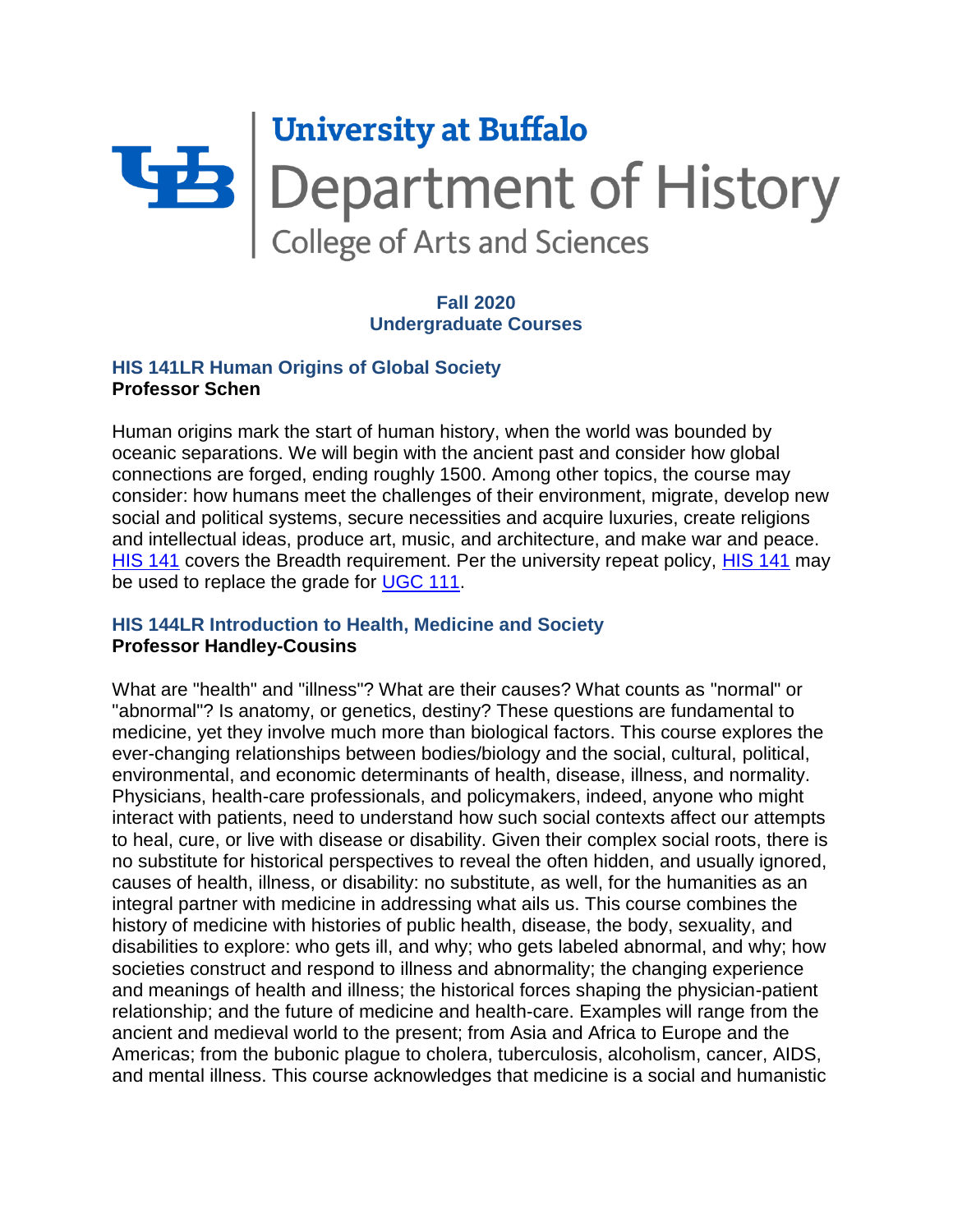discipline, one requiring skills of interpretation and the ability to entertain multiple storylines tracing complex webs of causality.

## **HIS 161LR US History 1 Section 1: Professor Casteel Section 2: Professor Emberton**

This is not your high school history class. We won't ignore presidents and generals, but we will push beyond them to look at ordinary people, popular culture, and the ideas that shaped American history from the end of the Civil War to the present. From Robber Barons and Captains of Industry; to radical unionists and free-lovers; from the rise of Jim Crow to civil rights activism; from Victorian bustles to flappers and feminists; from the New Deal to the Tea Party; we cannot understand the present without understanding how these stories have both, and in any transformed America over the last century and a half. We will use film, music, and compelling stories about men and women living through the issues of their day to show that history is not just a list of names and dates. \*\*NOTE: [HIS 161](https://catalog.buffalo.edu/courses/?abbr=HIS&num=161) is not a prerequisite for [HIS 162.](https://catalog.buffalo.edu/courses/?abbr=HIS&num=162) Students may register for one, order.

# **HIS 181LEC Asian Civilization I**

Professor Liu

Introduction to major themes and events in the histories of China, Korea, Japan, the Indian subcontinent, and Southeast Asia in early times. Considers the developments of ways of thought, the emergence of and interactions among states and empires, and artistic and literary movements. Our goal is to understand the historical forces and transformations shaping Asia before about 1600. This course is the same as [AS 181,](https://catalog.buffalo.edu/courses/?abbr=AS&num=181) and course repeat rules will apply. Students should consult with their major department regarding any restrictions on their degree requirements. [HIS 181](https://catalog.buffalo.edu/courses/?abbr=HIS&num=181) covers the AAL requirement.

# **HIS 199SEM UB Seminar-Handmade History**

# **Professor Emberton**

Knitting! It's not just for grandmas anymore. More people knit or crochet than ever before — an estimated 53 million people worldwide. 1 in 3 women know how to knit, and men are joining those ranks every day. Studies show that knitting lowers blood pressure and eases anxiety and depression. Its popularity among millennials has sparked a revolution in fiber production, technology, and technique. And recent political upheavals have inspired a craftivist movement. Now you can knit a sweater and save the world!

In this course, we will explore the history of knitting and other forms of textile production through readings, podcasts, and films.

**Most importantly, we will KNIT! NO EXPERIENCE NECESSARY!!**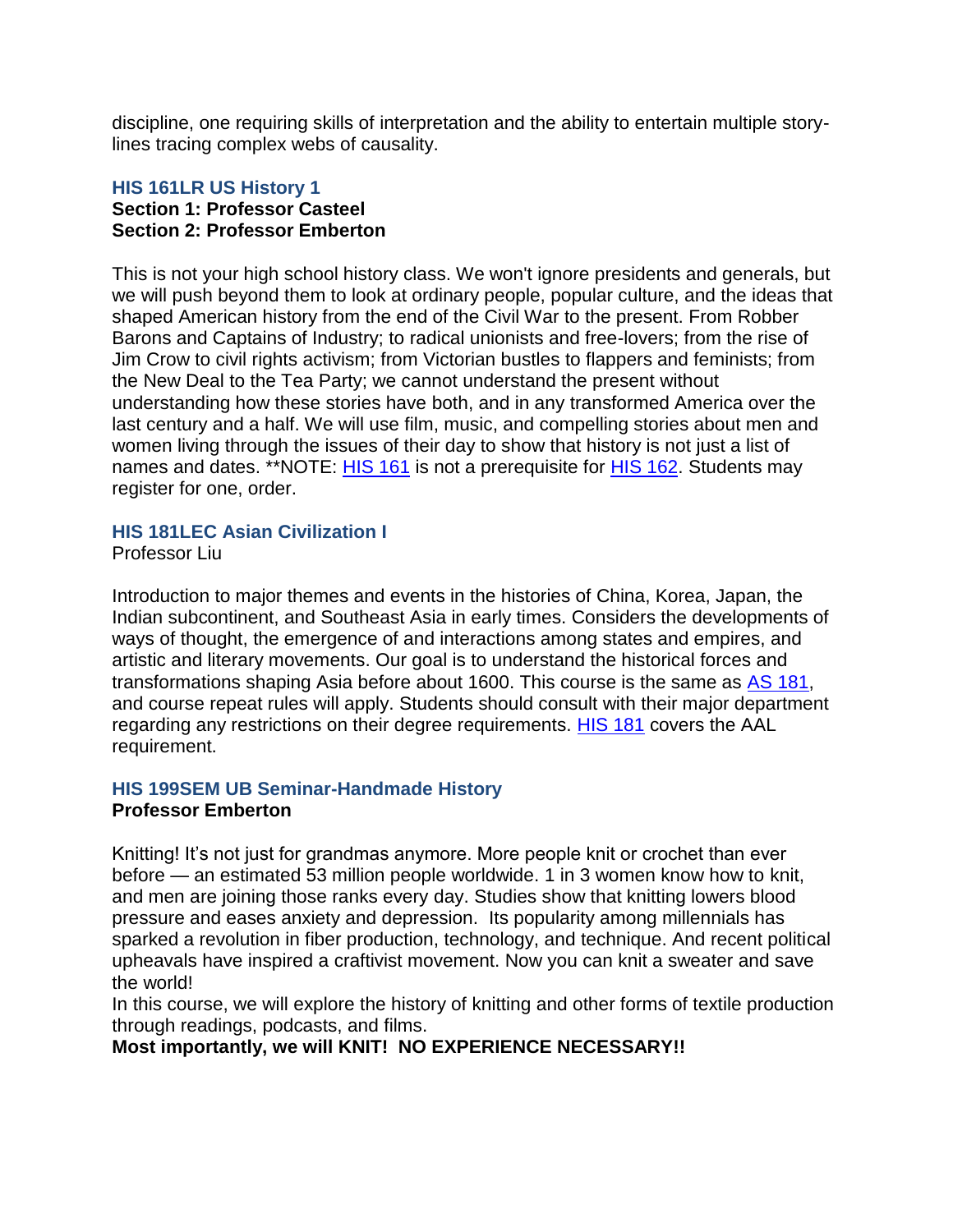If you do not know how, you will learn how to read a pattern, choose the appropriate yarn for your project, cast on stitches, and create both functional and artistic handcrafted pieces.

If you have some experience knitting, this class will give you the opportunity to advance your skills and challenge your creativity.

# **HIS 199SEM UB Seminar Professor Herzberg**

Bad Medicine: Race & Tuskegee

In this course we will dig deeply into multiple dimensions of a single historical event: the Tuskegee syphilis study, which ran from 1932 to 1972. In the study, medical researchers with the U.S. Public Health Service recorded the natural history of syphilis by observing African American men suffering from the disease. The researchers did not inform the men of their illness, and did not provide medical treatment to them even as effective treatments became available. The study was widely known and its results published regularly in prestigious medical journals. Yet when it was exposed in 1972, the Tuskegee study immediately became a scandal that helped push reforms in research on human subjects. How and why did the study happen? What social changes led to the study becoming a scandal? What were the long-term consequences of America's troubled tradition of racist medical research how does the Tuskegee study, ended nearly half a century ago, continue to matter today? Through this academic exploration, students will not only gain critical thinking skills but also skills in studying and time management, research, writing, and speaking.

# **HIS 199SEM UB Seminar Professor Vardi**

The three credit UB Seminar is focused on a big idea or challenging issue to engage students with questions of significance in a field of study and, ultimately, to connect their studies with issues of consequence in the wider world. Essential to the UB Curriculum, the Seminar helps students with common learning outcomes focused on fundamental expectations for critical thinking, ethical reasoning, and oral communication, and learning at a university, all within topic focused subject matter. The Seminars provide students with an early connection to UB faculty and the undergraduate experience at a comprehensive, research university. This course is equivalent to any 199 offered in any subject. This course is a controlled enrollment (impacted) course. Students who have previously attempted the course and received a grade of F or R may not be able to repeat the course during the fall or spring semester.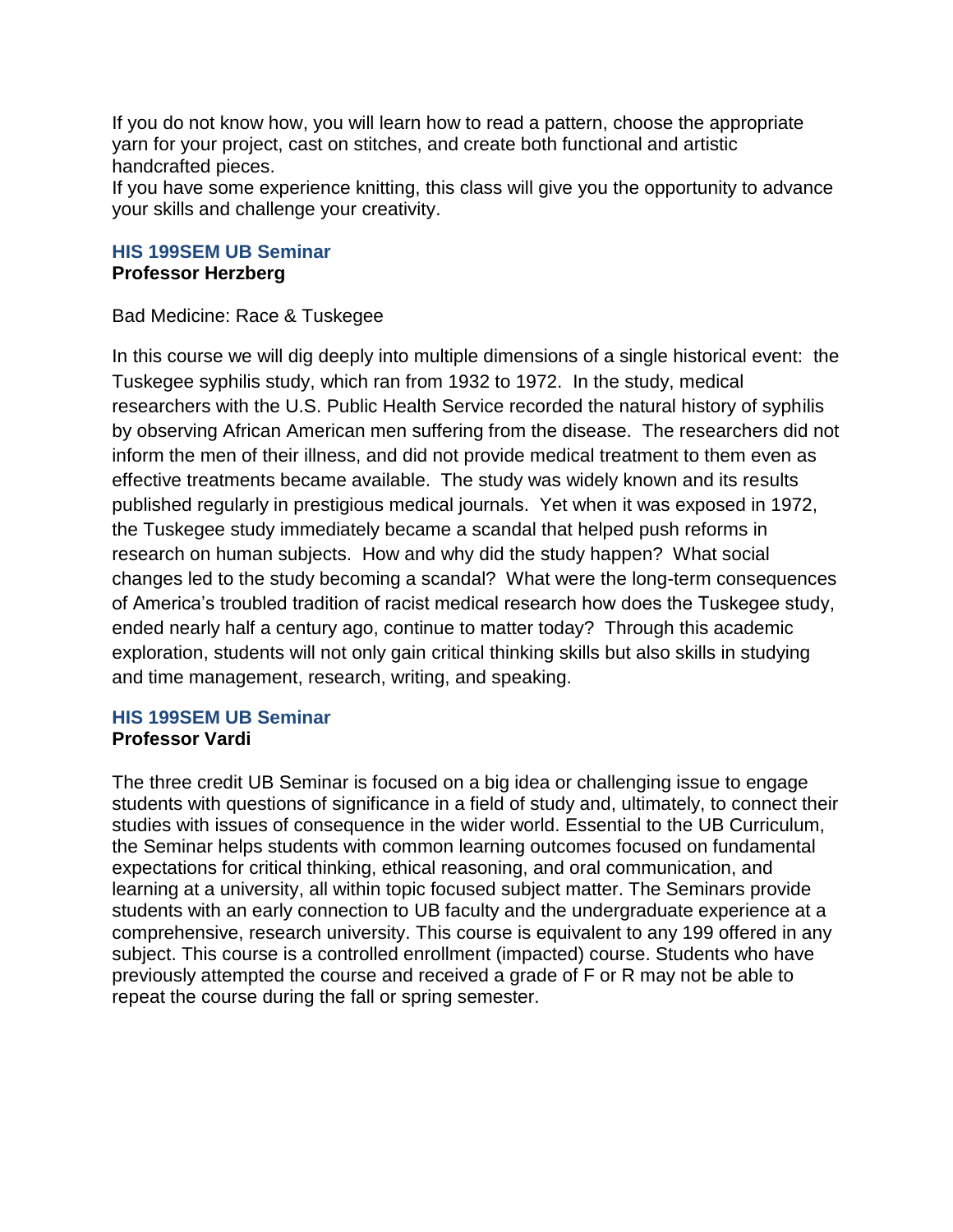# **HIS 199SEM UB Seminar-American Utopias Professor Wolcott**

The three credit UB Seminar is focused on a big idea or challenging issue to engage students with questions of significance in a field of study and, ultimately, to connect their studies with issues of consequence in the wider world. Essential to the UB Curriculum, the Seminar helps students with common learning outcomes focused on fundamental expectations for critical thinking, ethical reasoning, and oral communication, and learning at a university, all within topic focused subject matter. The Seminars provide students with an early connection to UB faculty and the undergraduate experience at a comprehensive, research university. This course is equivalent to any 199 offered in any subject. This course is a controlled enrollment (impacted) course. Students who have previously attempted the course and received a grade of F or R may not be able to repeat the course during the fall or spring semester.

#### **HIS 203LEC Greek Civilization**

#### **Professor Teegarden**

Elements of Greek civilization analyzed from synchronistic and developmental views to produce a coherent image of that culture as a living and expanding entity. This course is the same as [CL 222,](https://catalog.buffalo.edu/courses/?abbr=CL&num=222) and course repeat rules will apply. Students should consult with their major department regarding any restrictions on their degree requirements.

# **HIS 240LEC Alcohol and Other Drugs in American History Professor Herzberg**

In the 21st century, Americans are debating whether to legalize marijuana. But how did marijuana get to be illegal in the first place? Who decided that some drugs are so dangerous we should fight a war against them, while others are so beneficial that entire industries should be devoted to encouraging their use? Why are American debates over drugs so intense and so complex, and why have they produced such a contradictory legal and cultural landscape? This course answers such questions by exploring the rich history of alcohol and other drugs in America: from the Pilgrims¿ beer riots to Prohibition, from cocainized Coca-Cola to crackheads, from Bayer¿s Heroin to Purdue Pharmas OxyContin, from the Marlboro Man to vape lounges, from vipers to hippies to ravers. We will track the changing worlds of drug discovery and commerce; drug use and drug-using subcultures; drug regulation and policing (domestic and global); drug treatment and addiction science; and the shifting, racially-charged cultural politics of drugs.

# **HIS 243LEC Eugenics**

# **Professor Rembis**

This course is designed to give undergraduates an introduction to the history of eugenics and to situate American eugenics in a broader global context. The course begins in 1883 in England, with Francis Galton, the English aristocrat who created the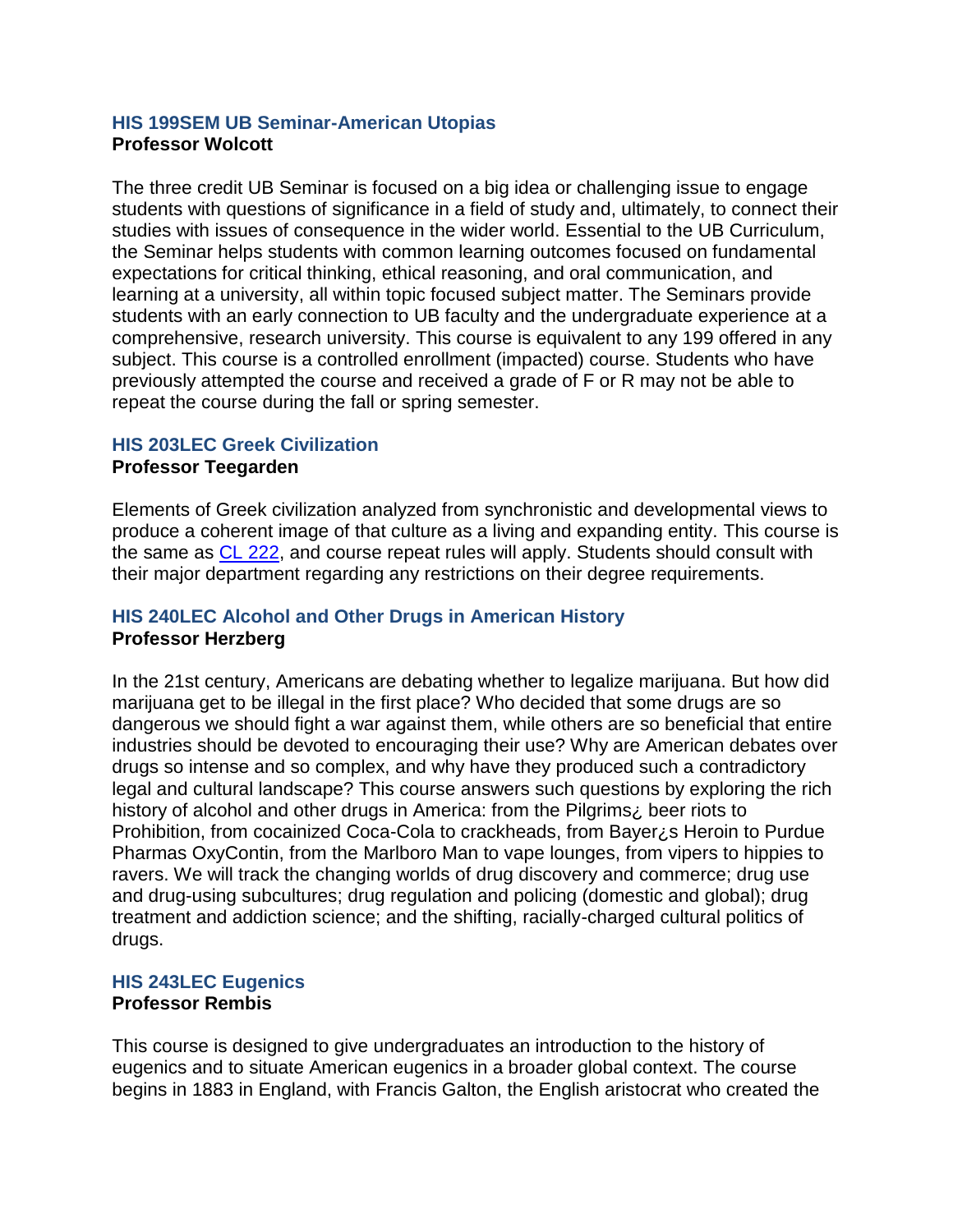science of eugenics. It then focuses on the United States from the 1880s to the end of World War II. In the second part of the course we explore the expansion of British/American eugenics to Latin America, and Eastern and Western Europe, including Nazi Germany. In the third part of the course, we explore the history of eugenics after World War II, all the way down to the turn of the 21st century, when the mapping of the human genome and developments in genetic science and reproductive technologies fueled new concerns about eugenics in the United States and abroad.

# **HIS 252LR Power and Challenges in European History Professor Dewald**

European nations wielded power over the inhabitants within their own borders and exercised tremendous economic, intellectual or cultural, and imperial power over vast areas of the globe. How did Europe since roughly the eighteenth century exercise such influence: and what were the internal and external challenges to influence and power? Themes of the course may include, but are not limited to, interactions and exchanges with other parts of the world; colonization and decolonization; capitalism and alternative economic models; society, class, and gender; intellectual and cultural creativity; science and technology; industry and agriculture; political reform, revolution, and conservatism; and religion and secularization. MOD

# **HIS 293LEC The Second World War Professor Pack**

The Second World War was the most destructive and profoundly transformative conflict of modern world history. This course will examine the origins, key decisions, major turning points, and consequences of the war from several perspectives. Because war constitutes one of the most terrible and all-embracing aspects of the human experience, considerable time will also be devoted to non-military aspects: daily life, propaganda, culture, and some of the ethical and practical dilemmas faced by ordinary people and leaders alike. MOD

# **HIS 294LEC Holocaust: History, Culture and Memory Professor Pines**

How did the Holocaust happen? How was the Final Solution developed and executed? How have victims, perpetrators, and bystanders written and re-written the accounts of what happened? And how do we remember this today? This course places the Holocaust in the broad context of Western history, thought, and culture by focusing on a variety of sources that include survivor testimonies, novels, and political theory. We will study classic texts such as Elie Wiesel's Night, Hannah Arendt's Eichmann in Jerusalem, and Art Spiegelman's Maus. We will also view selected films, among them Claude Lanzmann's Shoah, and Alain Resnais' Night and Fog. This course is the same as [JDS 208,](https://catalog.buffalo.edu/courses/?abbr=JDS&num=208) and course repeat rules will apply. Students should consult with their major department regarding any restrictions on their degree requirements.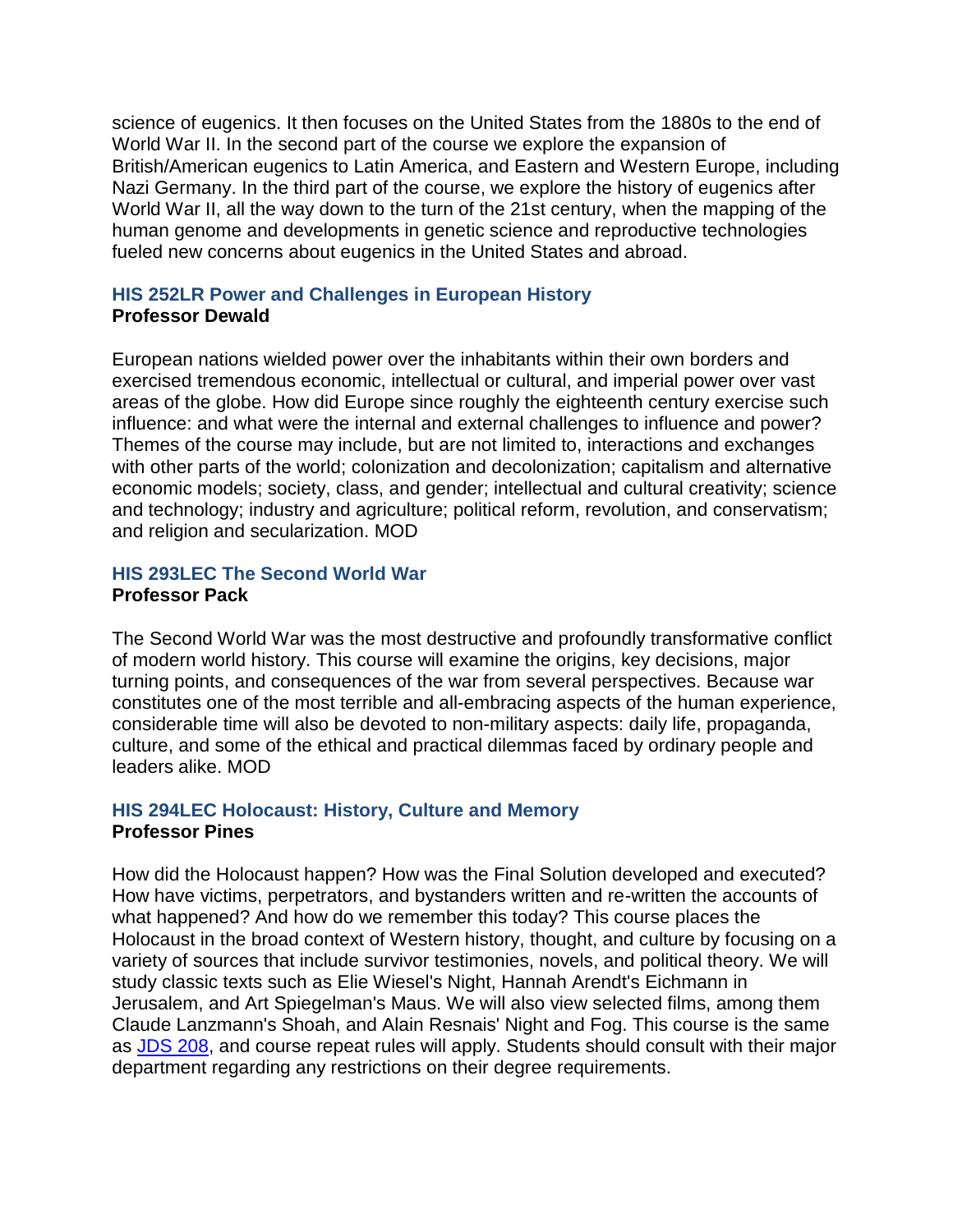#### **HIS 301DIS Historical Writing Section 1: Professor Barclay Section 2: Professor Casteel Section 3: Professor Handley-Cousins**

This course is designed to help students develop the essential skills of good historical writing: the ability to synthesize a wide variety of secondary information, construct nuanced interpretations of primary source material, formulate original historical arguments, and tell engaging, meaningful stories about the past. Students will practice these four foundational areas (synthesis, analysis, argumentation, and narration) through a variety of informal and formal writing assignments, including blog posts, inclass writing, book reviews, and a research essay. In addition, students will gain experience presenting their work orally and visually.

# **HIS 306LEC Special Topics: Imperial Russia Professor K. Zubovich**

This course explores the history of the Russian Empire from 1682 to the fall of the Romanov dynasty in 1917. We will examine the modernizing efforts of Peter I and Catherine II, the expansion and consolidation of the country's vast and diverse empire, and the powerful ideas and movements that threatened to topple Russian autocracy in the nineteenth century. In the final weeks, we will explore the revolutions of 1905 and 1917.

#### **HIS 322LEC Latin America: Culture and History Professor Trumper**

This course is an introduction to the history and historiography of Ireland from the seventeenth century to the present, with an emphasis on Ireland's social, cultural and political history from the Cromwellian invasion to the Good Friday Peace accords. While the past is important to most modern cultures, it is particularly central to modern Irish society. The past (or various interpretations of the past) is so often used as ammunition in the on-going battle over the relationship between the Republic of Ireland, Great Britain and Northern Ireland. The goal of the class will be to untangle the intertwined threads of history, legend, propaganda, and folklore which comprise the Irish vision of the past. Topics covered include: the 1798 United Irishmen's Rebellion, the creation of the United Kingdom of Great Britain and Ireland, Catholic Emancipation, the Great Famine/An Gorta Mor, the Gaelic Renaissance, the Home Rule movement, the Troubles, the Irish Diaspora, and the roles of the religion, sport, music, drama and literature in the creation of the Irish nation. MOD

# **HIS 328LEC History of Brazil Professor Langfur**

Examines major topics in Brazilian History, including the conquest of Amerindians, the consolidation of Portuguese colonial society, the role of slavery and abolition, the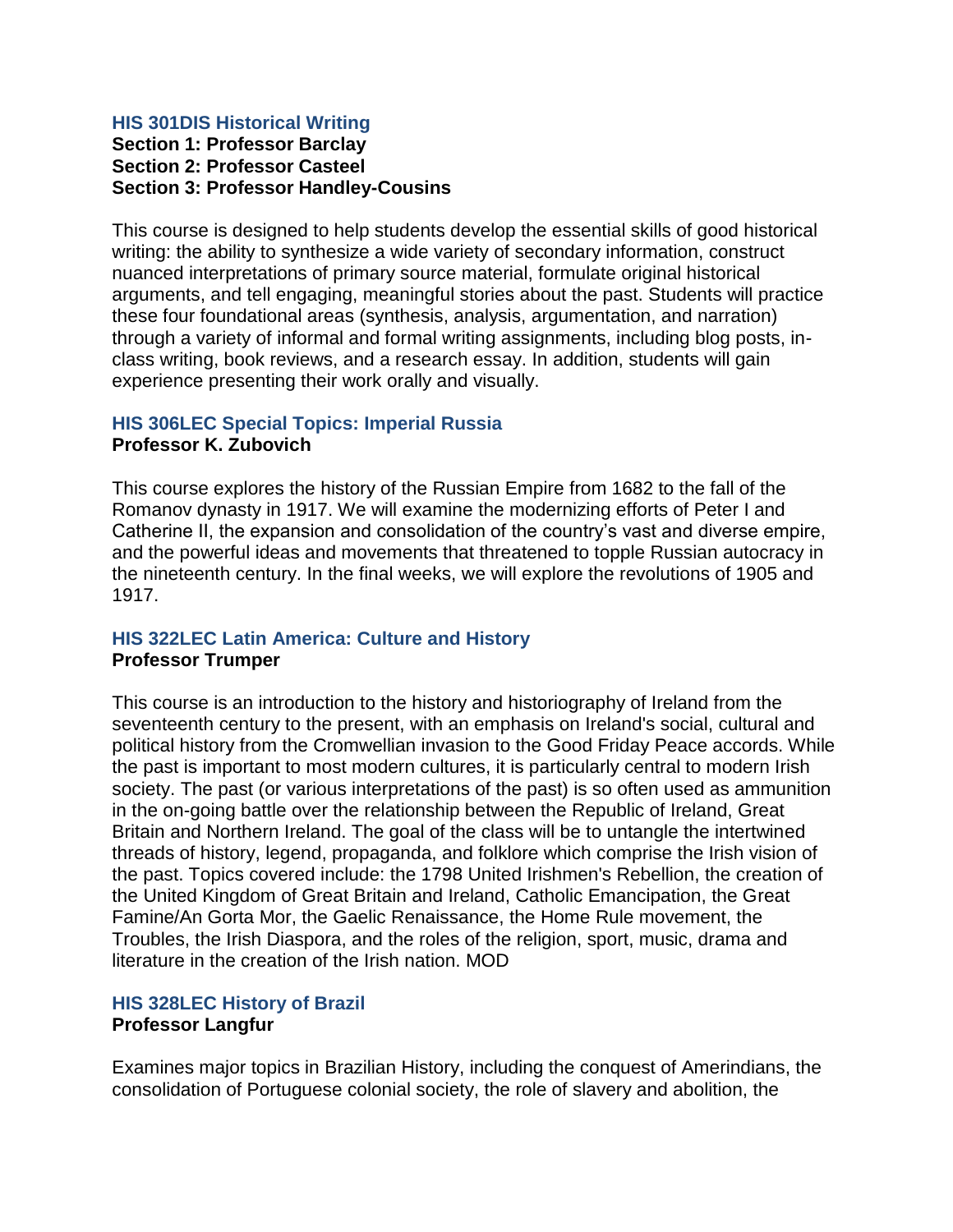interplay of political independence and economic independence, and the contest between authoritarian rule and democracy. Considers Brazilian women's lives, race and ethnic relations, environmental controversies, and the cultural expressions of religion, music, and sport - all in historical perspective. Covers five centuries of social change, from the arrival of European colonists to the recent past. AAL

# **HIS 341LEC US Women's History (1st Half) Professor Cahn**

This course will examine the history of women in colonial America and the U.S. through the 19th century. We will concentrate on social history, looking at how women of different races, ethnicities, classes, regions and ages experienced and shaped their daily lives under the constraints of a given era. Themes will include work, family relations, slavery, childbirth and motherhood, sexuality, and popular culture. We will also look at political issues, including changing notions of patriarchy, women's legal status, the meaning of the American Revolution for women, and women's political activism in the abolition, temperance, and woman's rights movements. The central questions will be: How can we understand these issues historically, and what relevance do they hold for more recent history and our own time. This course is the same as [GGS](https://catalog.buffalo.edu/courses/?abbr=GGS&num=252)  [252,](https://catalog.buffalo.edu/courses/?abbr=GGS&num=252) and course repeat rules will apply. Students should consult with their major department regarding any restrictions on their degree requirements.

# **HIS 346LEC 19th Century Europe Professor Daum**

This course is a survey on European history between the French Revolution in 1789 and the First World War. It covers the major political, social, and cultural developments of this "long nineteenth century." The course addresses the emergence of revolutionary and national movements as well as the recomposition of the European map through wars and state-building. It will pay equal attention to the fundamental transformations of society through industrialization, urbanization, and the emergence of a mass public. Cultural and ideological aspects include the rise of modern science, the changing role of religion, and the main ideologies of the century: nationalism, liberalism, socialism, and imperialism. MOD

# **HIS 369LEC Korean History up to 1800 Professor Nathan**

This course traces roughly two thousand years of Korean history, from tribal federations to the rise of early states that vied with one another for supremacy and the eventual establishment of political rule over the peninsula by a succession of dynastic states Silla, Kory, and Chos. The goal is to familiarize students with the major social, cultural, political, intellectual and religious developments in the Korean peninsula up to the start of the nineteenth century, while at the same time placing these historical developments within the wider regional context of Korea's relations with China and Japan. For most of East Asia's history, the people of Korea had more culturally extensive and historically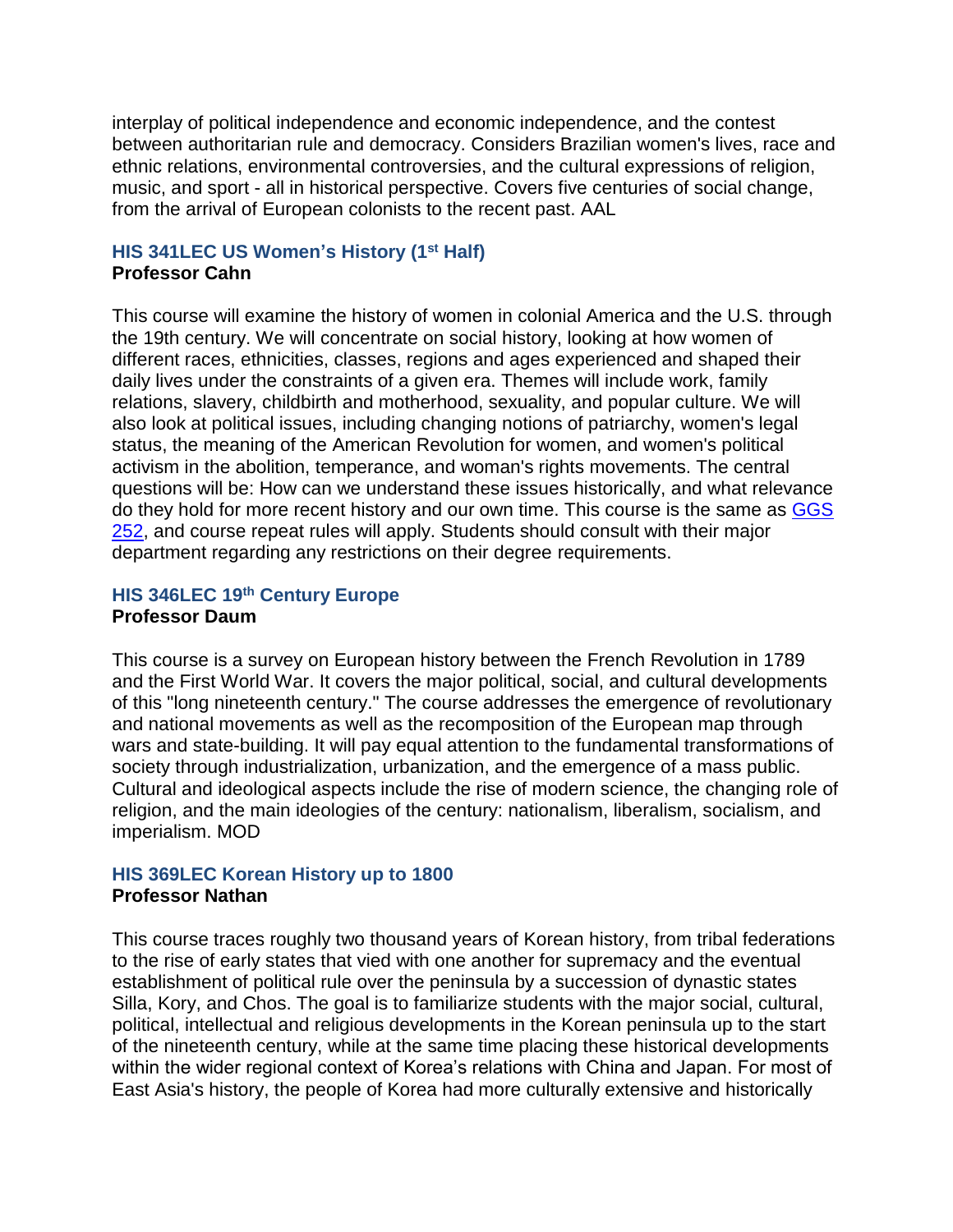significant contacts with its two neighbors than they had with each other. For this reason learning about Korea's history provides a unique window onto premodern East Asia, and the history of these interconnections in turn reveals something important about the formation of a distinctive Korean identity. In addition to reading and being tested on primary and secondary sources on Korean history, students will be expected to demonstrate their ability to discuss and think critically about the material through written assignments. This course is the same as [AS 369](https://catalog.buffalo.edu/courses/?abbr=AS&num=369) and course repeat rules will apply. Students should consult with their major department regarding any restrictions on their degree requirements.

# **HIS 391LEC China and the World Professor Stapleton**

Survey of Chinese views of the world order, exchanges in material culture across China's borders, and the ways in which Chinese governments and people have interacted with the world from the imperial era to the present era of the rise of China. This course is the same as [AS 391,](https://catalog.buffalo.edu/courses/?abbr=AS&num=391) and course repeat rules will apply. Students should consult with their major department regarding any restrictions on their degree requirement

# **HIS 403SEM Special Topics: Russia and the West Professor K. Zubovich**

This seminar examines the long history of encounter between Russia and "the West." In this course, we chart this important relationship from the sixteenth century to the present. Readings draw from a range of primary and secondary sources. Medieval travel logs, Catherine the Great's correspondence with Voltaire, John Steinbeck's Russian Journal, and Cold War-era films will inform our analysis and discussion of this complex past. In the final weeks of the semester, we will turn to more recent international events with an eye to historical precedent.

# **HIS 446SEM Topics in Diplomatic History: Human Rights and Humanitarianism Professor G. Zubovich**

This course investigates the origins, proliferation, and transformation of human rights in world history from the 18th century to the present day. Often portrayed as timeless principles, human rights and humanitarianism have histories—ones that intersect with the birth of nation-states, colonialism, international organizations, media corporations, social movements, and America's "forever" wars. This course focuses on the heated debates among historians and public figures about the past, present and future of human rights and humanitarianism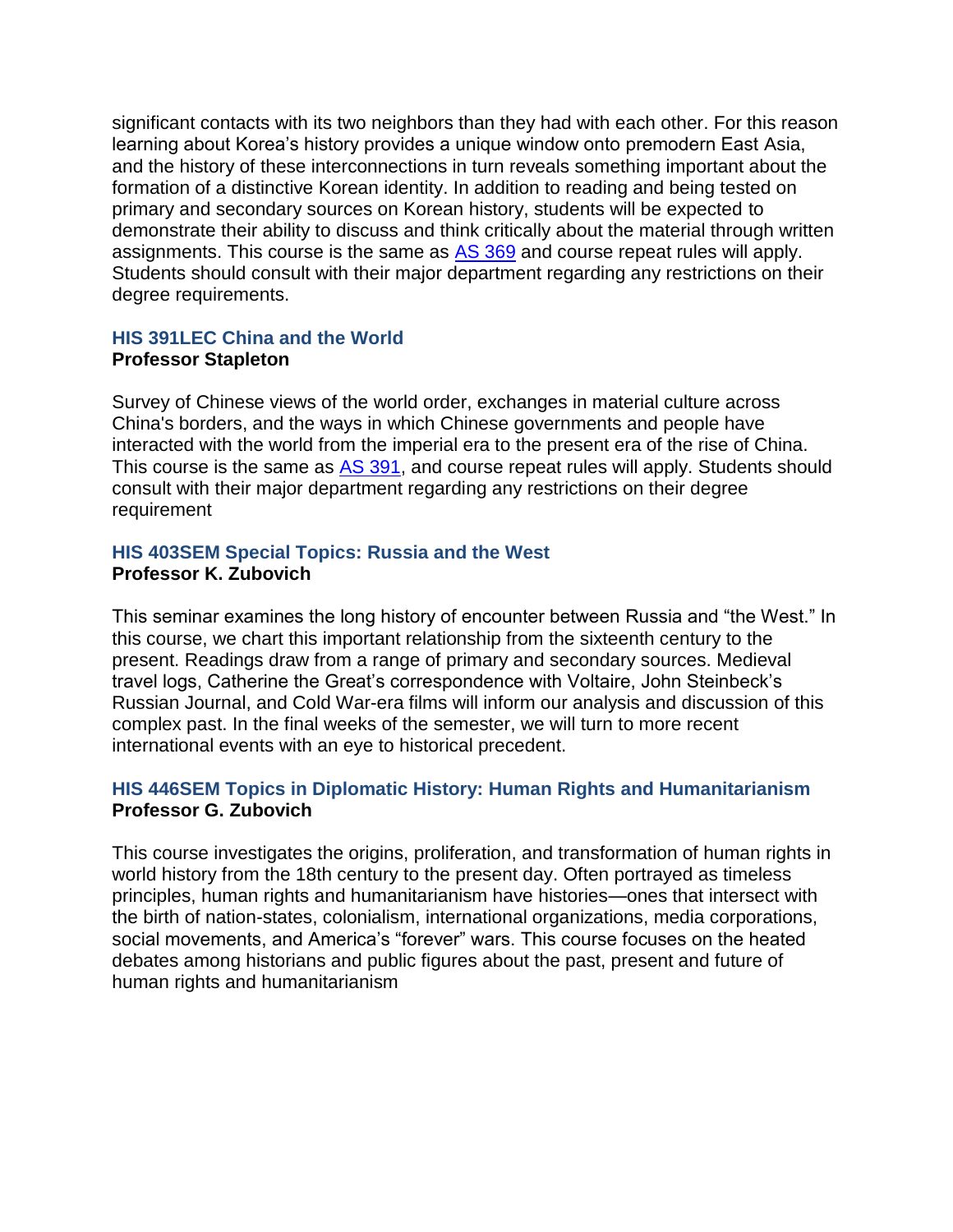## **HIS 447SEM Health and Illness in US Professor Rembis**

This course traces the experiences of health, illness, and medicine in American history in the 19th and 20th centuries. We will address the shift from traditional to scientific and professional medicine; the experience of being ill and of being a patient; the "medicalization" of everyday experiences; the health impact of modern commercial capitalism; and the use of medicine as a source of cultural authority in ongoing political battles over identity (e.g. citizenship, race, gender, sexuality). Students will have the opportunity to find and analyze historical documents in a substantial research project. USH

# **HIS 472SEM Topics in the History of Science Professor Daum**

What constitutes "science" in the modern era? What role do society and culture including institutional support, ideological interests, political goals, and gender roles play for generating and legitimizing scientific research? What happens when science enters the public sphere, becomes "popular," and serves as a reference point for political discussions? Our seminar pursues such questions by focusing on three themes:(a) Charles Darwin and Evolutionary Ideas in the 19<sup>th</sup> Century (b)Medicine and Public Health in Nazi Germany (c) Science and Technology in the Cold War. For given reasons, one session will be devoted to a special them: Pandemics in History. All participants are expected to read critically secondary literature and selected sources; write three essays throughout the semester; analyze and present selected films; and participate actively in the class discussion.

# **HIS 473SEM Society and Culture Technology in American Professor Casteel**

We live surrounded by technologies. We rely on them for much of our daily routine, but we often take the technologies for granted. What exactly is "technology?" And what is its place in both our past and our present? In this course we will be exploring the relationship between people (particularly in the United States) and technology. To do this we will examine technology from a variety of perspectives (makers, users, maintainers).

# **HIS 485SEM Twentieth Century Chinese Politics Professor Stapleton**

China changed more radically, arguably, than any other country in the twentieth century. This seminar explores these changes, which have had and will continue to have major impacts across the world. After a broad and rapid survey of Chinese social and political history in the 19th and 20th centuries, subsequent units examine particular topics in greater depth. Students will complete research projects based in part on primary sources in English translation. AAL